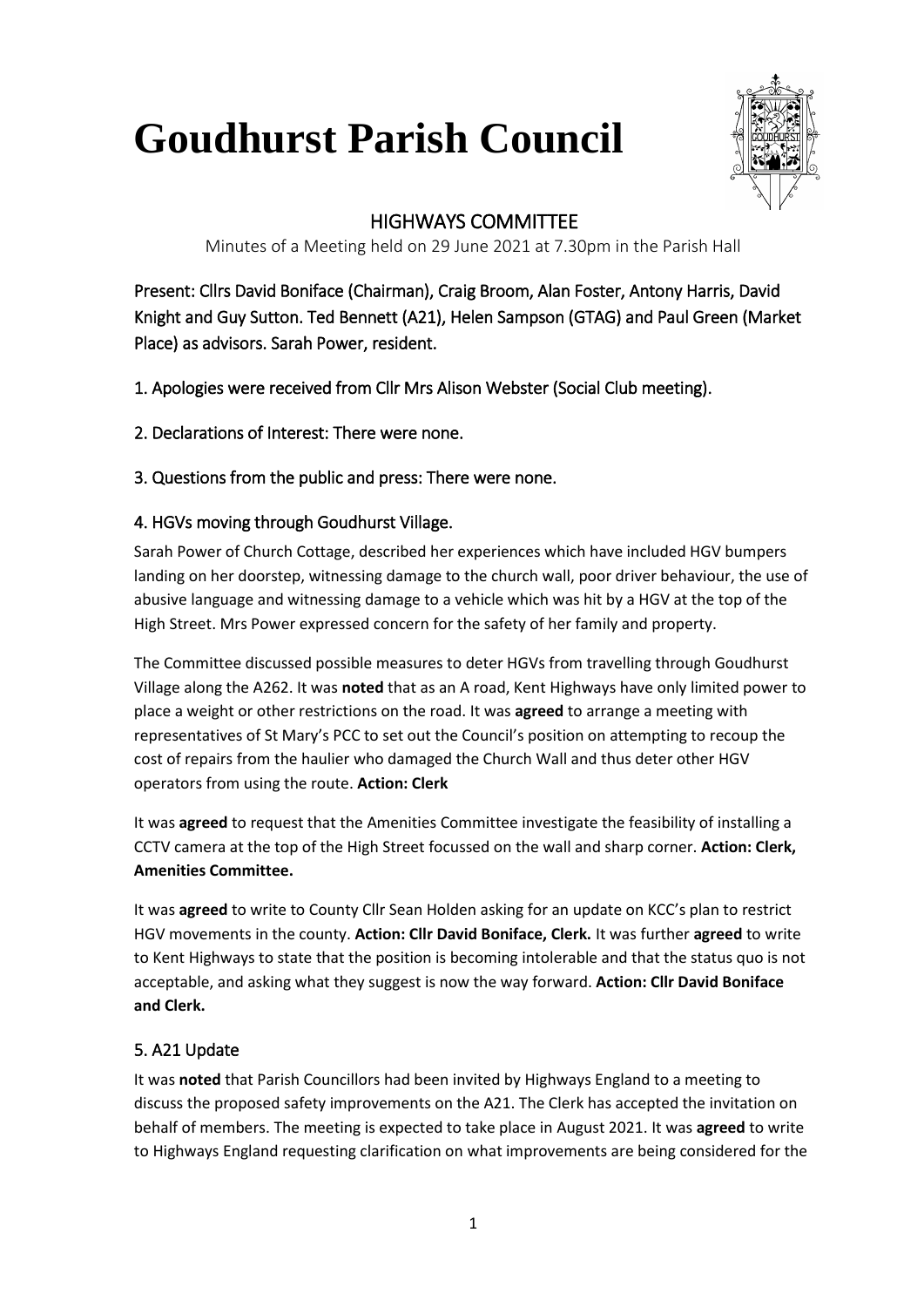section between the Scotney roundabout and Stonecrouch. It was further **agreed** to accept the offer of a meeting from Peter Philips (Highways England). **Action: Clerk**

It was **agreed** to write to Greg Clark MP requesting a date for the previously agreed to meeting to discuss the proposed A21 safety improvements. **Action: Cllr David Boniface and Ted Bennett and Clerk.** 

## 6. Goudhurst EV Charge points

It was **noted** that Cllr Boniface had contacted Connected Kerb, KCC's electric charge point supplier, for a quotation to change the current points in Goudhurst to those that charge for the electricity used. He is awaiting a response. Cllr David Knight reported that the Tesla 'paid for' units will not be available in the UK for some time. It was **agreed** that Clerk should check the terms of the Tesla supply contract to ensure the units can be switched over without penalty. **Action: Clerk**

#### 7. Update on the Parish Highways Improvement Plan

It was **noted** that following the HIP meeting with Kent Highways in May, Highways had done very little to move the agreed actions forward other than to discuss the plans with Julian Cook the Tunbridge Wells District Manager for KCC. Unfortunately, Julian has raised a number of issues with the proposals, mostly around maintenance.

#### *A262 at Market Place*

It was **agreed** to contact Julian Cook to request that the missing cats' eyes on the A262 between Blue Coat Lane and the Green Cross Inn be replaced. **Action: Clerk**

#### *Traffic Calming on Cranbrook Road near to the junction with Beaman Close*

It was **agreed** to contact Julian Cook to discuss the siting of flashing 20mph signs on Cranbrook Road near the junction with Beaman Close at the start and end of the school day. This was agreed in principle during the HIP site meeting in May. Finally, to request that the vegetation around the existing school signs on Cranbrook Road be cut back as a matter of urgency. **Action: Clerk**

#### *'Pedestrians in road' signs on North Road outside Goudhurst Tennis Club*

It was **agreed** to ask Highways to confirm the ownership of the verge outside Goudhurst Tennis Club so that the proposed 'Pedestrians in Road' signs can be installed. The Committee believes the land belongs to Kent Highways however Julian Cook disputes this. Kent Highways are not willing to adopt the land and sign and request written confirmation from the Parish Council that the Parish Council will take responsibility for the maintenance of the sign and land surrounding it. **Action: Clerk**

#### 8. Update from GTAG

#### *Lorry Watch*

It was **noted** that Helen Sampson from GTAG had been in contact with the Freight Officer at KCC regarding setting up a Lorry Watch scheme in the Parish. The Freight Officer drew attention to the fact that there are no restrictions on the A262 meaning it is not possible to request enforcement from the police. There are three documents which must be provided to KCC before